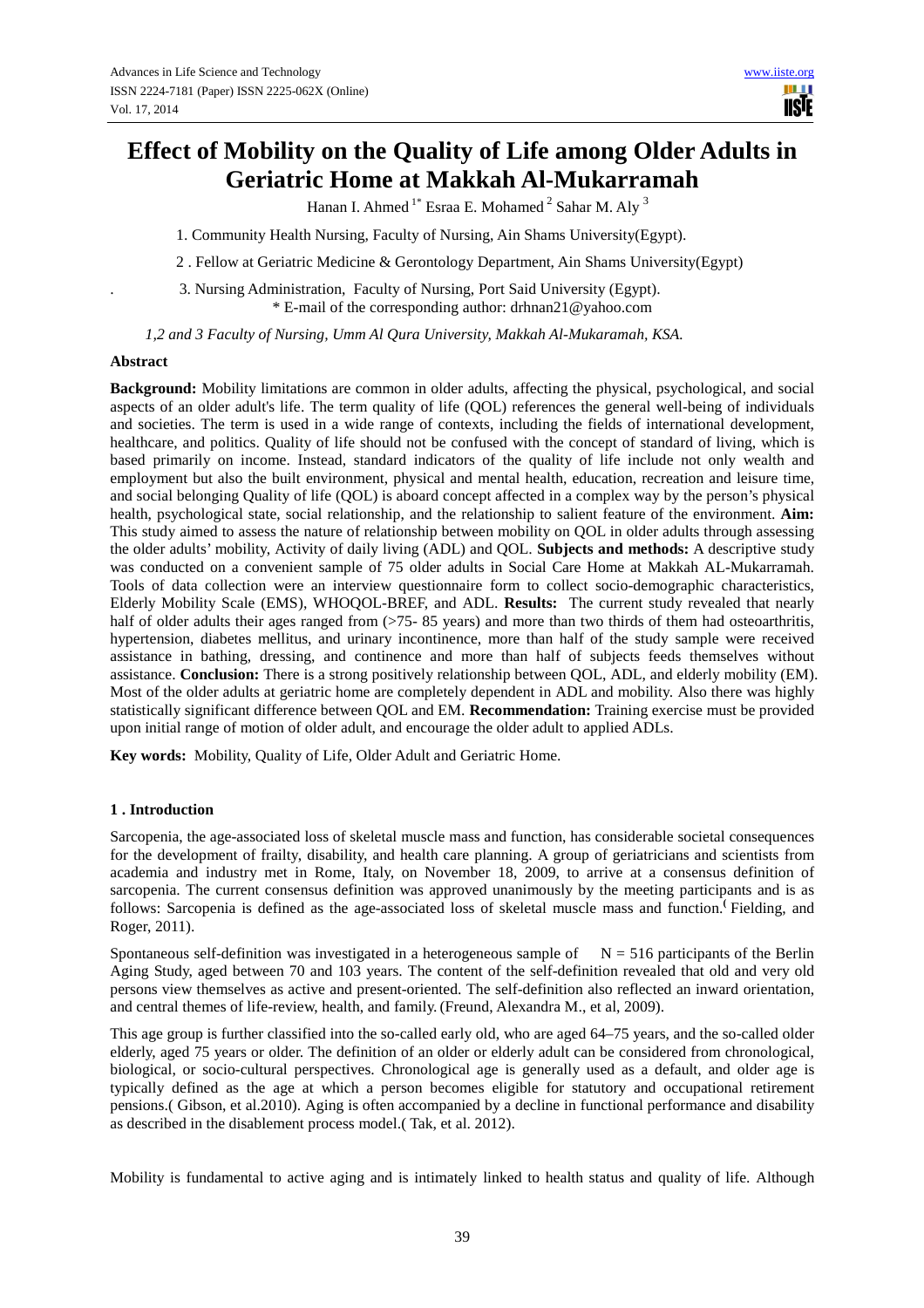there is widespread acceptance regarding the importance of mobility in older adults, there have been few attempts to comprehensively portray mobility, and research has to a large extent been discipline specific. (Anstey, et al. 2006).

Mobility is broadly defined as the ability to move oneself (e.g., by walking, by using assistive devices, or by using transportation) within community environments that expand from one's home, to the neighborhood, and to regions beyond. The concept of mobility is portrayed through 5 fundamental categories of determinants (cognitive, psychosocial, physical, environmental, and financial), with gender, culture, and biography (personal life history) conceptualized as critical crosscutting influences. Each category of determinants consists of an increasing number of factors, demonstrating greater complexity, as the mobility environment expands farther from the home. (Anstey, et al. 2006).

The world health organization (WHO) defines Quality of life as "an individual's perception of their position in life in the contest of culture and value system in which they live and relation of their goals, expectation, standers and concerns". It is broad ranging concept affected in a complex way by the person's physical health, psychological status, person's beliefs, social relationship and their relationship to silent features of their environment(. Abdel Alkadr.A.2012).

A positive approach to health encompasses physical, mental, emotional and social wellbeing. Stress management, meditation and visualization, brain fitness, laughter therapy, healthy lifestyles, self-motivation and improvement, happiness, attitudes and prevention, as well as a number of other approaches, can make a huge impact on one's quality of life, health, and happiness. Motivated and informed readers can enjoy the resources here to discover approaches to healthier living as they explore the links between mind, body and brain.( Fowler and Angela, 2013)

The nurse who work with healthy older adult persons in their communities, acutely ill elders requiring hospitalization and treatment, and chronically ill or disabled elders in long term care facilities, skilled care, home care and hospice. The scope of practice for gerontological nursing includes all older adults from the time of old age until death. Roles of the gerontological nurse are care giver or provider of care, teacher, advocate, manager, and research consumer.( Mauk . 2010).

## **2 . Significance of the problem:**

In recent years, there has been a sharp increase in the number of older persons worldwide and more old people are alive nowadays than at any time in history, the proportion of the population aged 60 and over, is also growing each year. By the year 2025, the world will host 1.2 billion people aged 60 and over and rising to 1.9 billion in 2050. The proportion of the elderly population to total population was 5.8% in 2000 it expected to reach 8.7% by year 2025 and 15.0% by 2050. ( National Center For Chronic Disease Prevention And Health Promotion 2010).

The mobility has direct effect on quality of life for older adult. There are some changes on older adult that affect their mobility on quality of life. Changes that occur with older adult fall into four categories: physical, psychological, emotional, and social. (National Association of Chronic Disease Director 2008).

Physical changes, decrease in physical strength, endurance, and flexibility and the second are decline in efficiency of body organs. In psychological changes, there are decrease the ability in learn, decrease in acquire new skills and information, and decrease recording the information. In emotional changes older adults are often perceived as lonely, hopeless, and sad. Even older adults who report high levels of satisfaction frequently express beliefs that most other older adult are not faring well. **(**Eliopoulos, 2005),(Reker, 2006) (and Anstey, 2009):

Social changes, later life of older adult begin to experience many different types of losses, such as health, job, money, home, and death of friends and family. This changes that effect on older adult's mobility such as injuries due to a fall are the commonest cause of decrease of there mobility, there are some important factors that effect on quality of life's older adult such as falling and poor eyesight, disruption of balance sense, muscle weakness or limited core stability, inadequate nutrition (vitamin D deficiency), and poor nervous system control leads to downward of immobility and then disturbance in there quality of life.( Anstey, 2009).

#### **3 . Aim of the Study**

This study was carried out to assessthe nature of relationship between mobility on QOL in older adults through:

- 3.1. Assessing older adults' mobility condition/state.
- 3.2. Assessing older adults' activity of daily living (ADL).
- 3.3. Assessing older adults' Quality of life.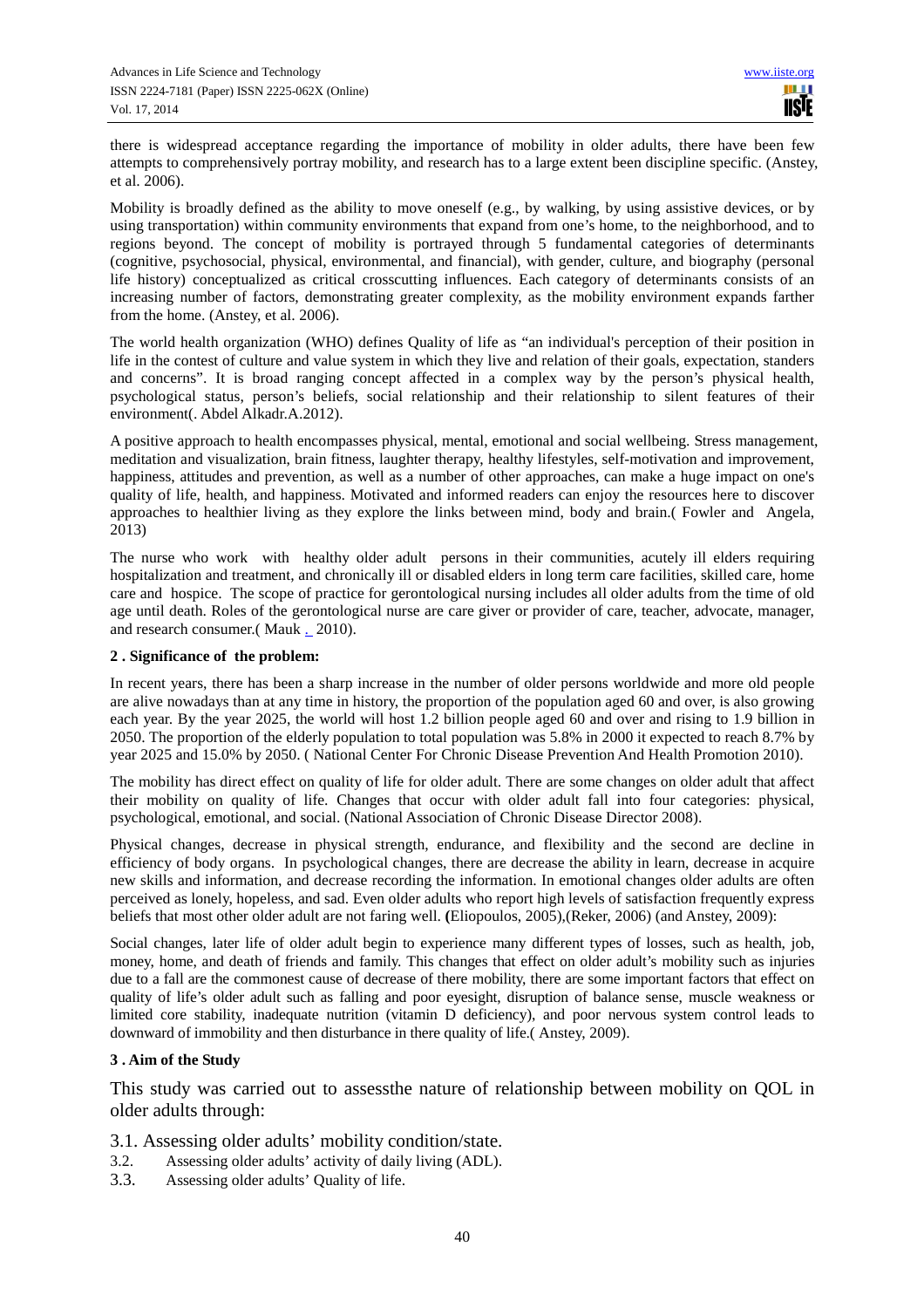## **4. Research Question**

Are there relationship (correlated) between mobility and quality of life among older adults in the geriatric home (Social Care Home at Makkah AL-Mukarramah)?

#### **5. Subjects and methods**

# **5.1. Technical design:**

 **5.1.1. Research design:** 

The study design is a descriptive study.

## **5.1.2. Setting:**

The study was conducted at geriatric home for male and female (Social Care Home at Makkah AL-Mukarramah). **5.1.3. Sampling:**

 A convenient sample of all available older adults males and females was taken from Social Care Home at Makkah Al-Mukarramah included (65 older adults female – 10 older adults male) they were chosen according to the inclusion criteria for older adult who able to communicate.

#### **5.1.4. Tools of data collection:**

## **- Tools of data collection:**

1-The first tool: (An interviewing assessment form):

A- Part 1: (social demographic data) which included the following: (age, gender, marital status, occupation and income).

B- Part 2: (health assessment) which included the following: (activity, habits, chronic disease according body system problem and mobility).

2-The second tool:(Older adult Mobility Scale Score)-(EMS):

Scale of assessment of mobility of older people in Geriatric Home setting, good things about it are Functional, clinically significant, minimal training needed, can be used as an assessment tool and an outcome measure. And it is limitations are difficult to use in community environments, not sensitive for patients with issues of poor confidence. The purpose is to provide a scale for assessment of mobility, considering locomotion, balance and key position changes. Modified by the researchers to suit the nature of the current study and have validity from 2 academic staff from nursing college in Umm Al-Qura University. It was used and filled by the researchers individually to assess older Adult **(49)**.

## **It include the following items:**

**First Item:** Lying to Sitting (independence - needs help of 1 person –and needs help of  $>2$  people).

**Second Item:** Sitting to Lying (independent- needs help of 1 person – and needs help of  $>2$  people).

**Third Item:** Sitting to Standing (independent in under 3 seconds- independent in over 3 seconds- needs help of 1 person - needs help of >2 people).

**Fourth Item:** Standing (Stands without support and able to reach- Stands without support but needs support to reach- Stands but needs support- Stands only with physical support of another person)

Fifth Item: Gait (Independent - Independent with frame- Mobile with walking aid but erratic/unsafe- Needs physical help to walk or constant supervision)

**Sixth Item**: Timed Walk 6 meters ( under 15 seconds- 16-30 seconds- over 30 seconds- unable to cover 6 meters) **Scoring system:**the total scores are 18 points divided into:

Scores under 8 – generally these clients are dependent in mobility maneuvers; require help with basic ADL, such as transfers, toileting and dressing.

Scores between 8 – 12– generally these clients are borderline in terms of safe mobility and independence in ADL i.e. they require some help with some mobility maneuvers.

Scores over  $12$  – Generally these clients are able to perform mobility maneuvers alone and safely and are independent in basic ADL.

3- the third tool: (Activity of daily living)-(ADL):

Are an important component in determining the level of care needed during a nursing home stay. ADLs are the necessary activities many of us take for granted, such as feeding and bathing ourselves, dressing and grooming, and generally doing the things needed to get through each day. It is critical that nursing home and medical facilities use tools that measure and track ADLs in their care and treatment of the physically and mentally challenged **(50).** 

# **It include the following items:**

First item: Bathing- sponge bath, tube bath, or shower ( Receives no assistance gets by self- receives assistance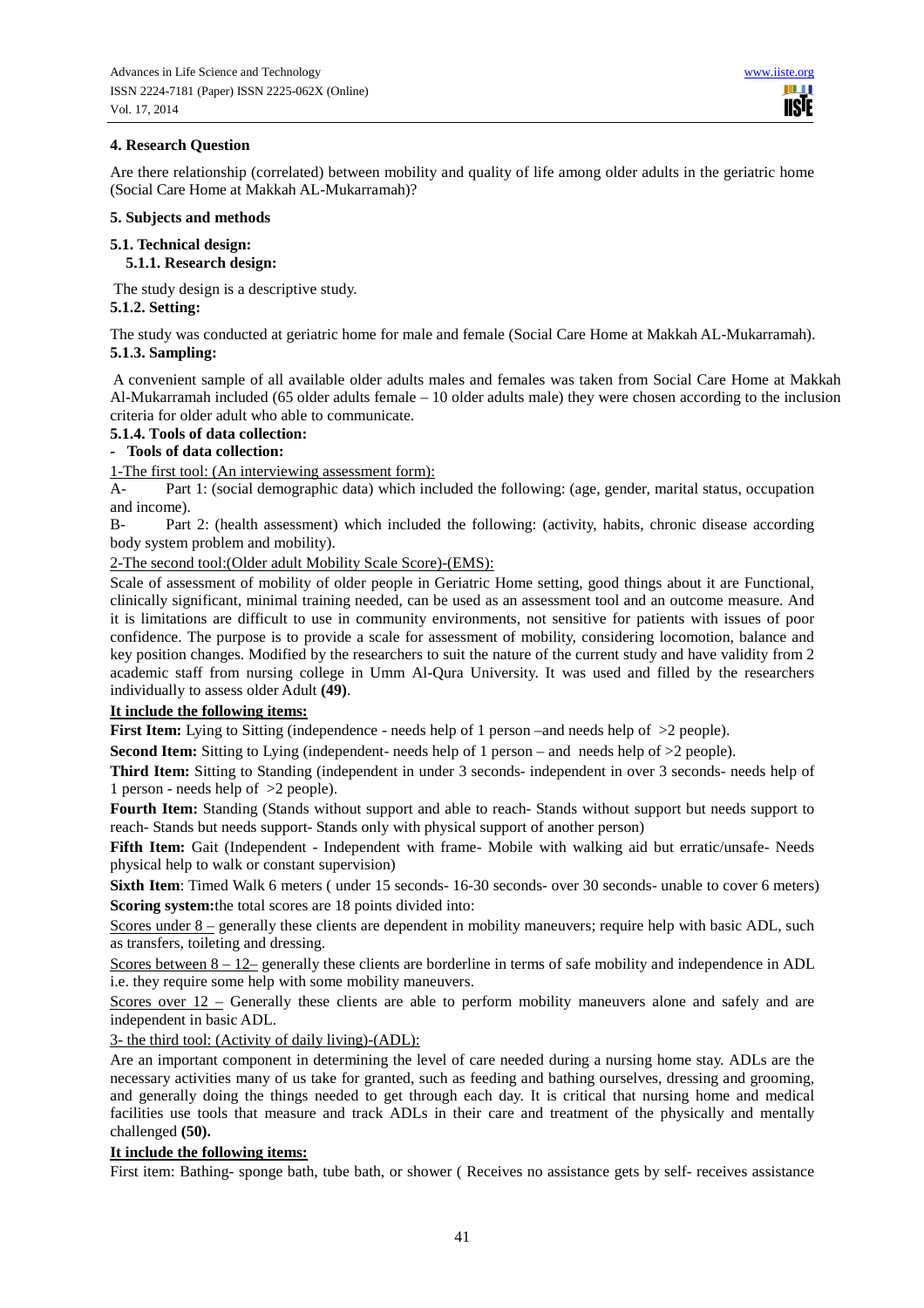in bathing only one part of the body- receives assistance in bathing more than one part of the body)

Second item: Dressing- get clothes from closets and drawers , including underclothes and outer garments; uses fasteners (without assistance- without assistance except tying shoes- receives assistance or stay partly or completely undressed)

Third item: Toileting- going to the toilet room for bowel and urine elimination; cleans self after elimination and arranges clothes (without assistance- receives assistance- doesn't go to toilet room )

Fourth item: Transfer- (moves without assistance- moves with assistance- doesn't get out of bed)

Fifth item: continence- (controls urination and bowel movements completely by self- has occasional "accidents" supervisions helps keep urine or bowel control; catheter is used, or is incontinence)

Sixth item: feeding- (without assistance- feed self except for getting assistance in cutting meat or buttering bread- receives assistance)

**Scoring system:**total scores are 12 points divided into :

Scores from 0 to 5 –these patients are completely dependent inall activities; require help with basic ADL, such as transfers, toileting and dressing.

Scores from 6 to 9 – these patients are partially dependent in some of activities; they require some help with basic ADL.

Scores from 10 to 12 –these patients are independent and able to perform mobility maneuvers alone and safely and are independent in basic ADL.

4- The fourth tool: (Quality of life)-(WHOQOL)-BREF:

The WHOQOL-BREF instrument comprises 26 items, which measure the following broad domains: physical health, psychological health, social relationships, and environment. The WHOQOL-BREF is a shorter version of the original instrument that may be more convenient for use in large research studies or clinical trials.Modified by the researchers to suit the nature of the current study and have validity from 2 academic staff from nursing college in Umm Al-Qura University. It was used and filled by the researchers individually or in group to assess the QOL of the Older Adult **(51)**.

#### **Scoring Domains of the WHOQOL-BREF:**

The WHOQOL-Bref produces a profile with four domain scores and two individually scored items about an individual's overall perception of quality of life and health. The four domain scores are scaled in a positive direction with higher scores indicating a higher quality of life.

The Questions score level of questions (3-4-26) changed to little =1, Moderate =2, Very much =3. It include the following domains:

Domain 1 (overall and physical ability) =  $Q2+Q15+Q3+Q4+Q10+Q1+Q16+Q17+Q18$  (52).

Domain 2(psychological)= Q5+Q6+Q7+Q11+Q19+Q26 **(52).**

Domain 3 (social relationships)=Q20+Q21 +Q22 **(52)** .

Domain 4 (the environment)=Q8+Q9+Q12+Q13+Q14+Q23+Q24+Q25 **(52)**.

Note: In World Health Organization of Quality Of Life (WHOQOL-Bref) the higher score indicates better health.**(53)**

## **Find total score for QOL tool:**

**1-Overall and physical domain:** total scores are 21 points divided into: 14 to 21 as highQOL, <14 to 7 as moderate as moderate QOL, and <7 as low QOL.

**2-Psychological:**total scores are 18 points divided into :12 to 18 as high QOL, < 12 to 6 as moderate QOL, and < 6 as low QOL.

**3-Social Relationship:**total scores are 9 points divided into: 9 to 6 as high QOL, < 6 to 3 as moderate QOL , and < 3 as low QOL.

**4-Environment:**total scores are 24 points divided into: 24 to 16 as high QOL, < 16 to 8 as moderate QOL, and < 8 as low QOL**.**

## **5.2. Operational design:**

#### **5.2.1. Preparatory phase:**

 A review of the past, current related literature covering all aspects of the problem using available book, journals, articles, and magazines was done to be a quantized with the various aspect of research problem. The tool of data collection was adopted and modified by the researchers under supervision of experts in the field of nursing.

## **5.2.2. Exploratory phase:**

## **1. Pilot study:**

A pilot study was carried out on 10% of older adult to test the study tools for it's simplicity, reliability, clarity, validity, and the time required to fill the tools, because any changes of the tools construction the pilot studied sample were included in the study sample results.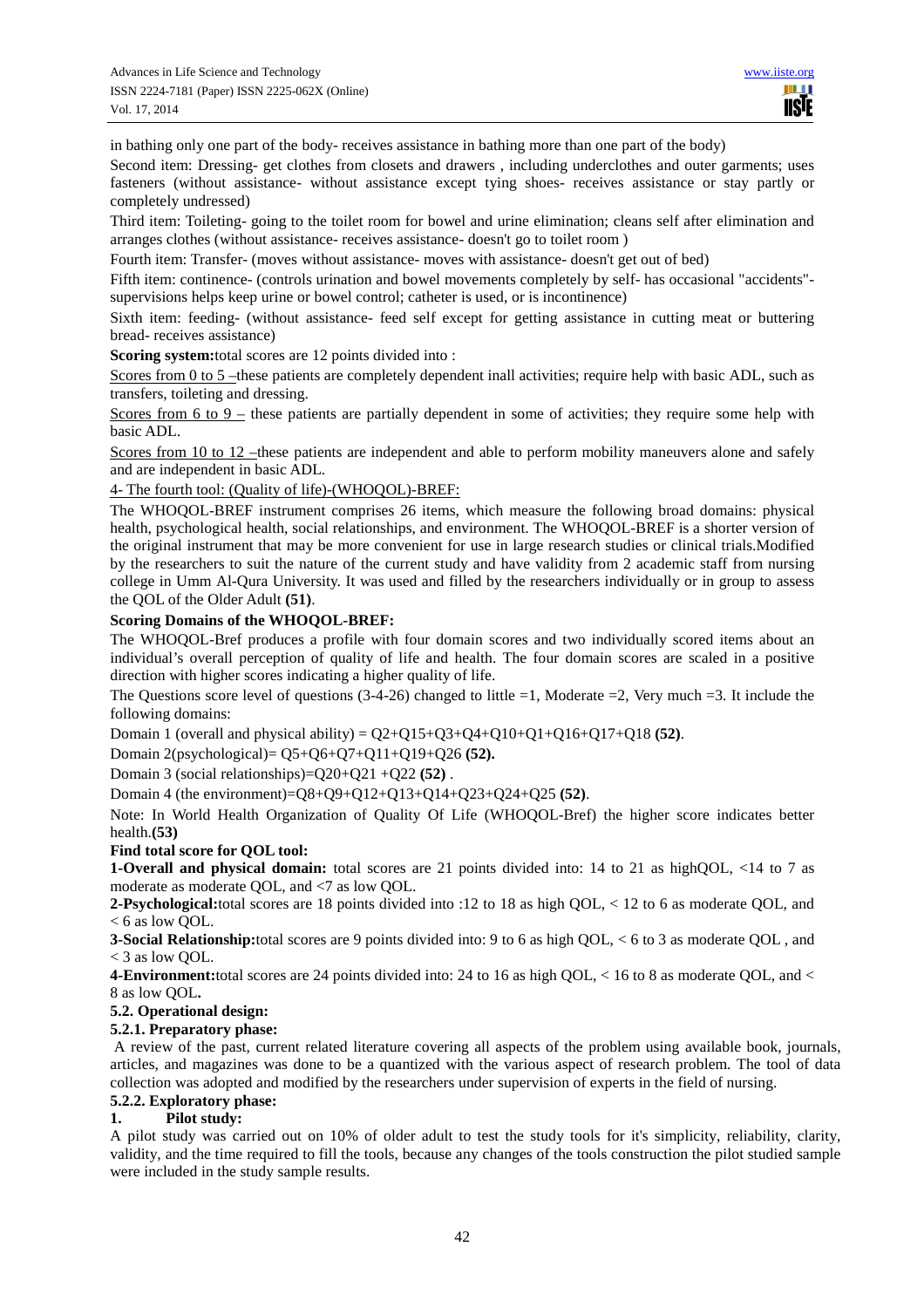# **2. Field work:**

The actual field work was carried out from 28-10-1434H to 18-12-1434H for data collection. The researchers were available 1 day/ week at Social Care Home for 3 weeks from 8 a.m. to 12 p.m. The nature and purpose of the study were explained to the studied older adult. The assessment sheet was filled out by the researchers individually or in group. The average time needed for completion of each form was around (15-20 minutes).

#### **5.3. Administrative design:**

An official permission to conduct the current study was obtained from the dean of faculty of nursing in Umm AL-Qura University and manager of Social Care Home at Makkah AL-Mukarramah.

#### **5.3.1. Statistical design:**

The collected data were coded and analyzed using the number and percentage distribution, using  $X^2$  test (p>0.05= not significance,  $P < 0.05$  = significance, and  $P < 0.001$  = high significance.

#### **5.3.2. Limitation of the study:**

1- There were some difficulties during data collection because the presence of older adults with cognitive (mental) impairment as dementia and Alzheimer disease.

2- Most of the elderly males not participate in the study because of culture barriers at Makkah AL-Mukarramah.

#### **5.3.3. Ethical consideration:**

Permission for data collection at the previously mentioned study sitting was obtained from manager of Social Care Home at Makkah AL-Mukarramah. Meeting and discussions were held between the researchers and the physicien of the Social Care Home and she organized with the administrative personnel. Aims, objectives, and expected outcomes were explained and they get better cooperation. A clear and simple clarification was given to each study subject. They were secured that all the gathered information will be confidential and used for research purpose only and they were allowed to withdraw from the study at any phase and an oral consent was obtained prior to their inclusion in the study.

## **6. Results**

*Table (1): Distribution of the older adults regarding to their socio demographic characteristics (No=75).*

|                       | No.                                | $\frac{0}{0}$ |          |  |
|-----------------------|------------------------------------|---------------|----------|--|
|                       | Young old (65-75 yrs)              | 30            | 40%      |  |
| Age                   | Old-old $($ >75-85 yrs $)$         | 33            | 44%      |  |
|                       | Oldest old $(>85-100 \text{ yrs})$ | 12            | 16%      |  |
| <b>Gender</b>         | Male                               | 10            | 13.3%    |  |
|                       | Female                             | 65            | 86.7%    |  |
|                       | Married                            | 23            | 30.7%    |  |
| <b>Marital status</b> | Widowed                            | 34            | 45.3%    |  |
|                       | Divorced                           | 14            | 18.7%    |  |
|                       | Single                             | 4             | 5.3%     |  |
|                       | Unable to work                     | 35            | $46.7\%$ |  |
| <b>Occupation</b>     | Unemployed                         | 5             | 6.7%     |  |
|                       | Retired                            | 10            | 13.3%    |  |
|                       | Home wife                          | 25            | 33.3%    |  |
|                       | 1000 to 2000                       | 58            | 77.3%    |  |
|                       | $>2000-3000$                       | 7             | 9.3%     |  |
| <b>Income</b>         | $>3000-4000$                       | 4             | 5.3%     |  |
|                       | >4000                              | 6             | 8.1%     |  |

*(Table 1).The results obtained from this study are categorized as the following:* 

The characteristics of the study subjects, It included 75 older adults, (44%) of the studied subjects' age ranged between >75-85 years, while (16%) of them ages ranged between >85 to 100 years. Also (86.7%) of subjects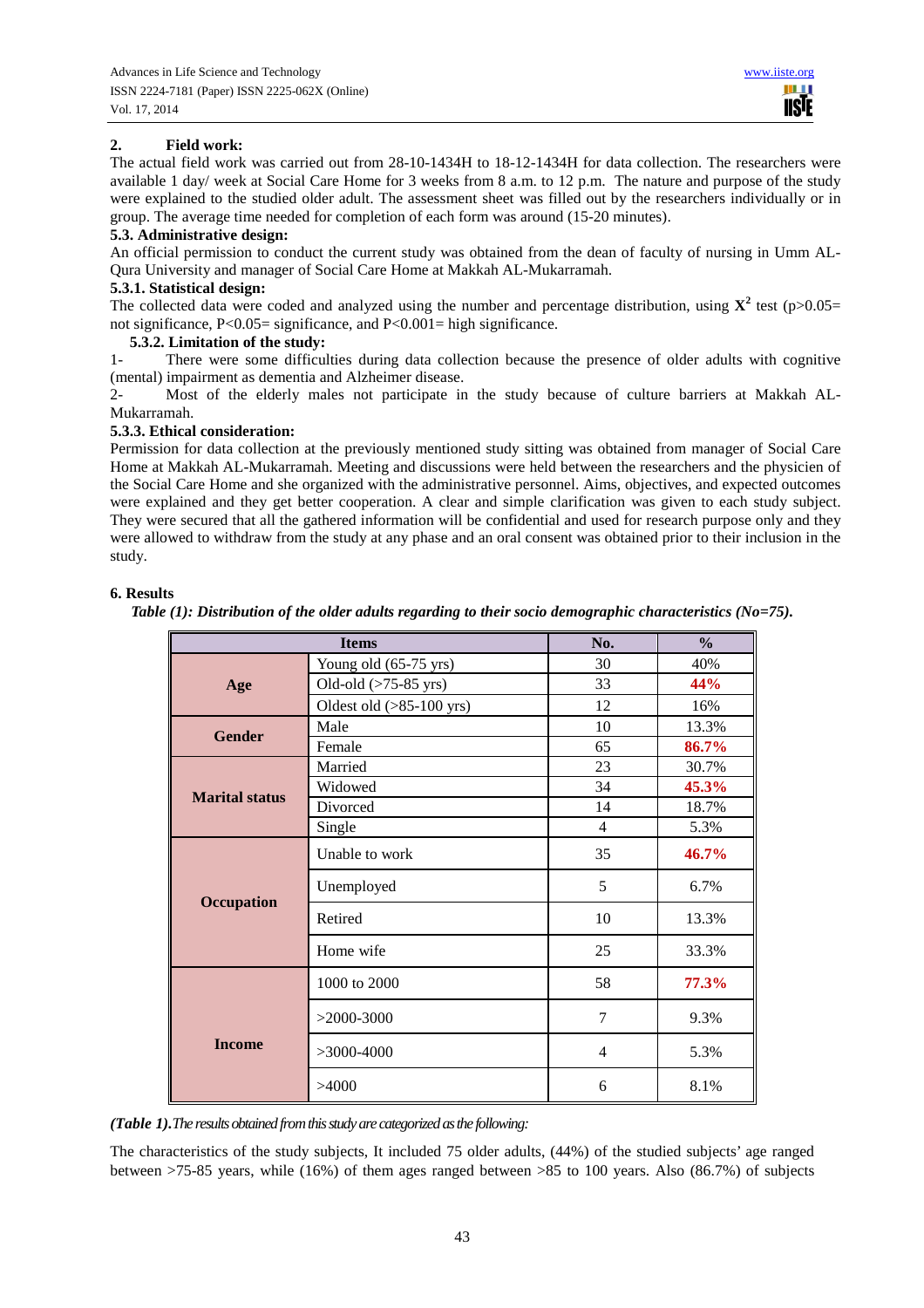were female, (45.3%) of subjects are widowed, and (18.7%) of subjects were divorced. As for occupation (46.7%) of them were unable to work, meanwhile (77.3%) of the studied subjects their income ranged between 1000 to 2000 SR/month*.* 



*(Figure 1)* 66.7% of subjects were dependent on others for mobility, while 20% of subjects were independent for mobility**.** 



*(Figure 2)* 52% of the subjects were completely dependent on others to perform ADL, and 22.7% of them were partially dependent.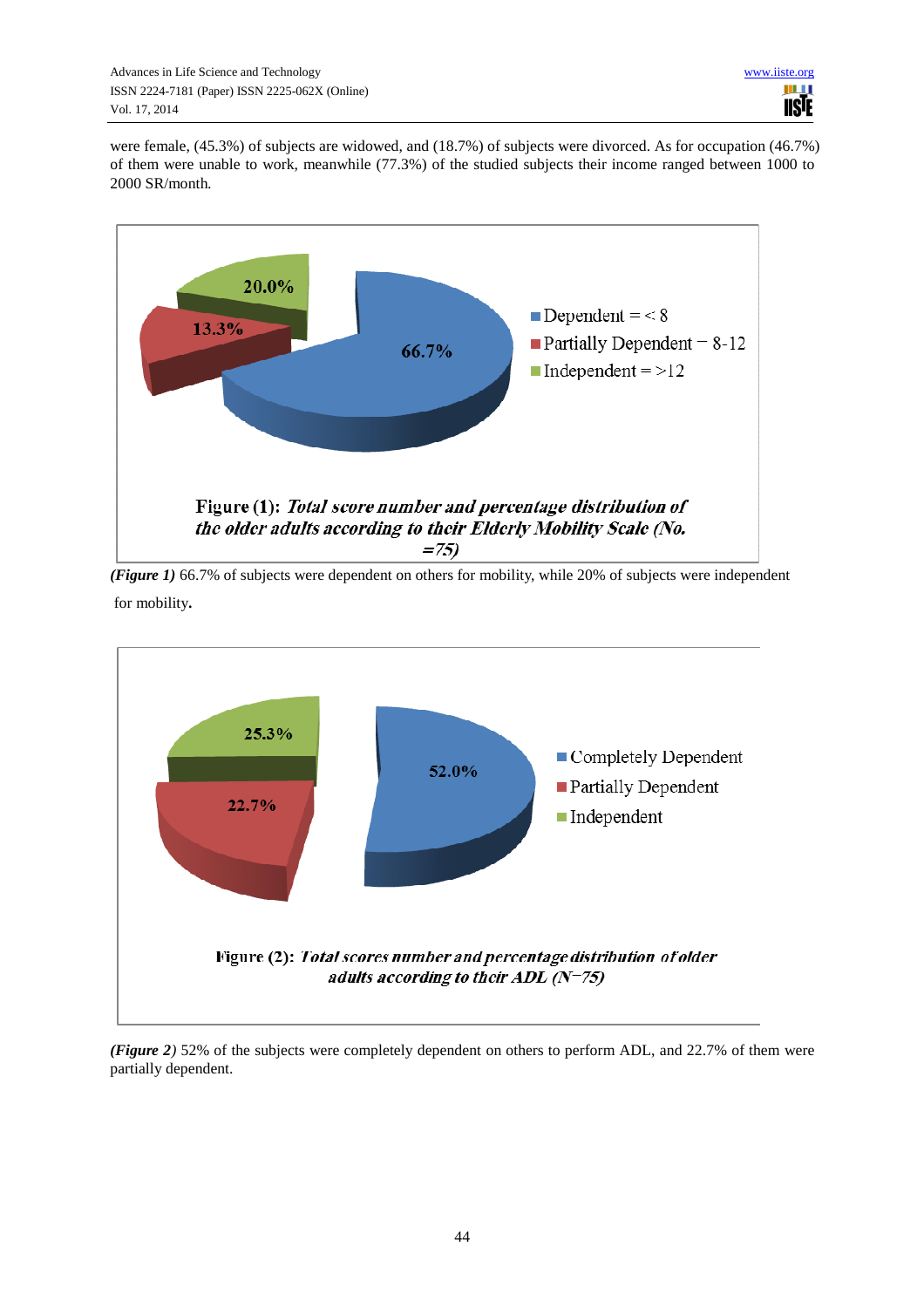

*(Figure 3 )*54.7% of current study subjects were moderate QOL, and 12.0% of them were high QOL.

| Table (2): Relationship between Older Adults Socio demographic characteristics (age & occupation) and total |  |
|-------------------------------------------------------------------------------------------------------------|--|
| mobility $(No, = 75)$                                                                                       |  |

| <b>Items</b>       |                | <b>Completely</b><br>dependent<br>$No.=50$ | <b>Partially</b><br><b>Dependent</b><br>$No.=10$ |               | Independent<br>$No.=15$ |               | ${\bf X}^2$ | $P-$<br>value | Sig. |
|--------------------|----------------|--------------------------------------------|--------------------------------------------------|---------------|-------------------------|---------------|-------------|---------------|------|
|                    | No.            | $\frac{0}{0}$                              | No.                                              | $\frac{0}{0}$ | No.                     | $\frac{0}{0}$ |             |               |      |
| Age (years):       |                |                                            |                                                  |               |                         |               |             |               |      |
| 65-75              | 30             | 60.0                                       | 6                                                | 60.0          | $\overline{4}$          | 26.7          | 3.44        | 0.025         | (HS) |
| $>75-85$           | 12             | 24.0                                       | 3                                                | 30.0          | 9                       | 60.0          |             |               |      |
| $>85-100$          | 8              | 16.0                                       | $\mathbf{1}$                                     | 10.0          | $\overline{2}$          | 13.3          |             |               |      |
| <b>Occupation:</b> |                |                                            |                                                  |               |                         |               |             |               |      |
| Unable to work     | 23             | 76.7                                       | $\overline{4}$                                   | 13.3          | 8                       | 53.3          |             | 0.013         | (HS) |
| Unemployed         | 3              | 10.0                                       | $\mathbf{1}$                                     | 3.3           | 1                       | 6.7           | 0.883       |               |      |
| Retired            | $\overline{7}$ | 23.3                                       | $\mathbf{1}$                                     | 3.3           | $\overline{2}$          | 13.3          |             |               |      |
| Home wife          | 17             | 56.7                                       | $\overline{4}$                                   | 13.3          | $\overline{4}$          | 26.7          |             |               |      |

*(Table 2)***.**There was highly statistically significant between the age and mobility**, also there was** highly statistically **significant relationship between studied** subjects **occupation and their mobility**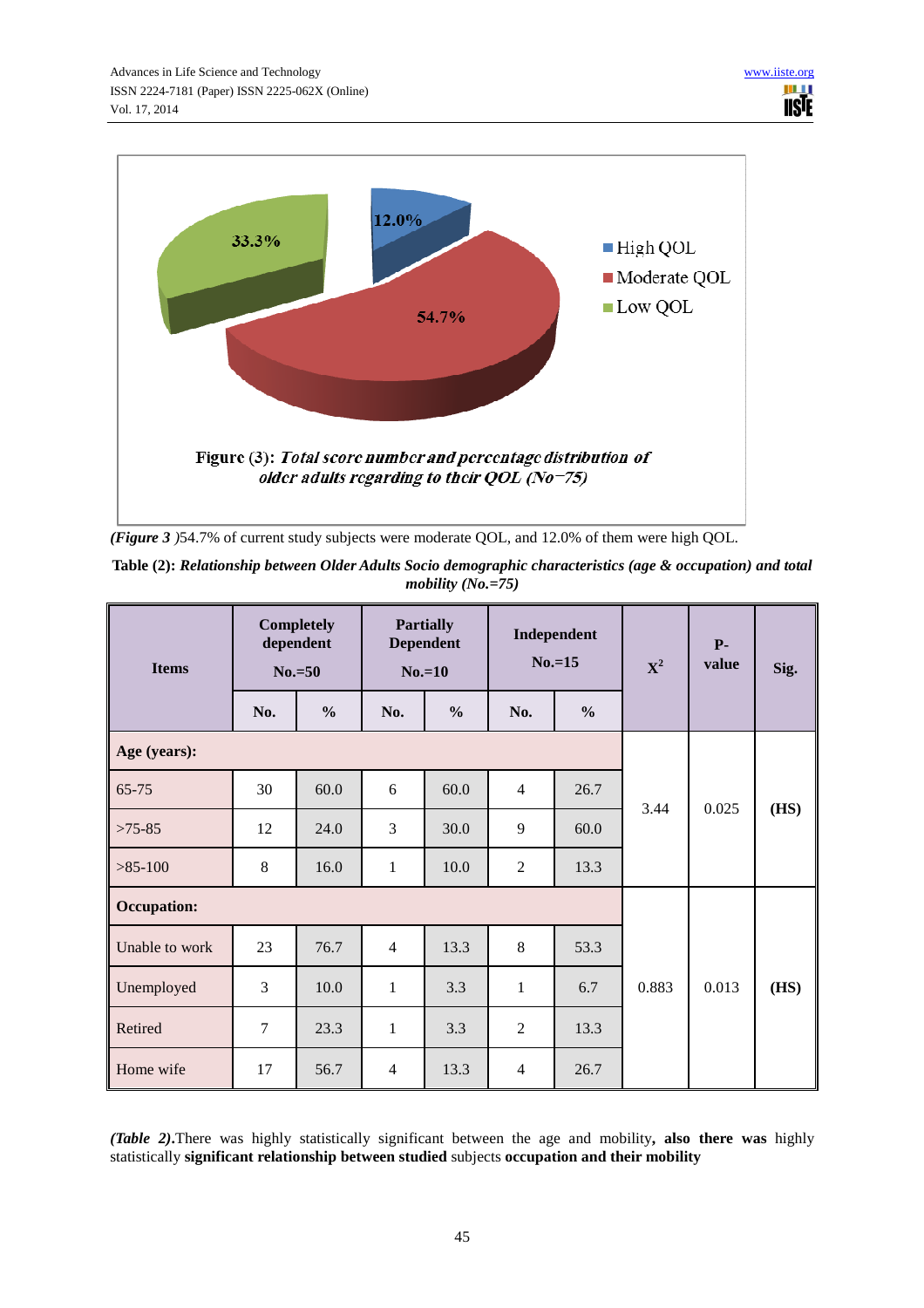| <b>Items</b>       |                | <b>Completely</b><br>dependent<br>$No.=39$ |                | <b>Partially</b><br><b>Dependent</b><br>$No.=17$ |                | Independent<br>$No.=19$ |       | $P-$<br>value | <b>Sig</b> |
|--------------------|----------------|--------------------------------------------|----------------|--------------------------------------------------|----------------|-------------------------|-------|---------------|------------|
|                    | No.            | $\frac{0}{0}$                              | No.            | $\frac{6}{6}$                                    | No.            | $\frac{0}{0}$           |       |               |            |
| Age (years):       |                |                                            |                |                                                  |                |                         |       |               |            |
| $65 - 75$          | 15             | 38.5                                       | 7              | 41.2                                             | 8              | 42.1                    | 2.74  | 0.014         | (HS)       |
| $>75-85$           | 20             | 51.3                                       | 6              | 35.3                                             | $\overline{7}$ | 36.8                    |       |               |            |
| $>85-100$          | $\overline{4}$ | 10.3                                       | $\overline{4}$ | 23.5                                             | $\overline{4}$ | 21.1                    |       |               |            |
| <b>Occupation:</b> |                |                                            |                |                                                  |                |                         |       |               |            |
| Unable to work     | 21             | 53.8                                       | 8              | 47.1                                             | 6              | 31.6                    |       | 0.003         | (HS)       |
| Unemployed         | 3              | 7.7                                        | $\mathbf{0}$   | 0.0                                              | $\overline{2}$ | 10.5                    | 6.201 |               |            |
| Retired            | $\overline{4}$ | 10.3                                       | $\overline{4}$ | 23.5                                             | $\overline{2}$ | 10.5                    |       |               |            |
| Home wife          | 11             | 28.2                                       | 5              | 29.4                                             | 9              | 47.4                    |       |               |            |

| Table (3): Relationship between Older Adults Socio demographic characteristics (age & occupation) and their |
|-------------------------------------------------------------------------------------------------------------|
| Total ADL $(No. = 75)$                                                                                      |

*(Table 3)***.**There was a highly statistically significant relationship between the age of the studied subjects and their ADL**; also there was** a highly statistically **significant relationship between studied** subjects **occupation and their ADL** 

*Table (4): Relationship between Older Adults Socio demographic characteristics (age & occupation) and their Total QOL (No.=75)* 

| <b>Items</b>       |                | Low QOL<br>$No.=25$ |                | <b>Moderate QOL</b><br>$No.=41$ | <b>High QOL</b><br>$No.=9$ |               | ${\bf X}^2$ | <b>P-value</b> | <b>Sig</b> |
|--------------------|----------------|---------------------|----------------|---------------------------------|----------------------------|---------------|-------------|----------------|------------|
|                    | No.            | $\frac{0}{0}$       | No.            | $\frac{0}{0}$                   | No.                        | $\frac{6}{6}$ |             |                |            |
| Age (years):       |                |                     |                |                                 |                            |               |             |                |            |
| $65 - 75$          | 11             | 44.0                | 23             | 56.2                            | 6                          | 66.7          | 3.741       | 0.025          | (HS)       |
| $>75-85$           | 9              | 36.0                | 14             | 34.1                            | 3                          | 33.3          |             |                |            |
| $>85-100$          | 5              | 20.0                | $\overline{4}$ | 9.7                             | $\overline{0}$             | 0.0           |             |                |            |
| <b>Occupation:</b> |                |                     |                |                                 |                            |               |             |                |            |
| Unable to work     | 16             | 64.0                | 26             | 63.5                            | 6                          | 66.7          |             | 0.001          |            |
| Unemployed         | $\overline{2}$ | 8.0                 | $\mathbf{0}$   | 0.0                             | $\boldsymbol{0}$           | 0.0           | 6.201       |                |            |
| Retired            | 3              | 12.0                | 6              | 14.6                            | $\overline{2}$             | 22.2          |             |                | (HS)       |
| Home wife          | $\overline{4}$ | 16.0                | 9              | 21.9                            | $\mathbf{1}$               | 11.1          |             |                |            |

*(Table 4)***.**There was a highly statistically significant relationship between the age of the studied subjects and their QOL**; also there was** highly statistically **significant relationship between studied** subjects **occupation and their QOL**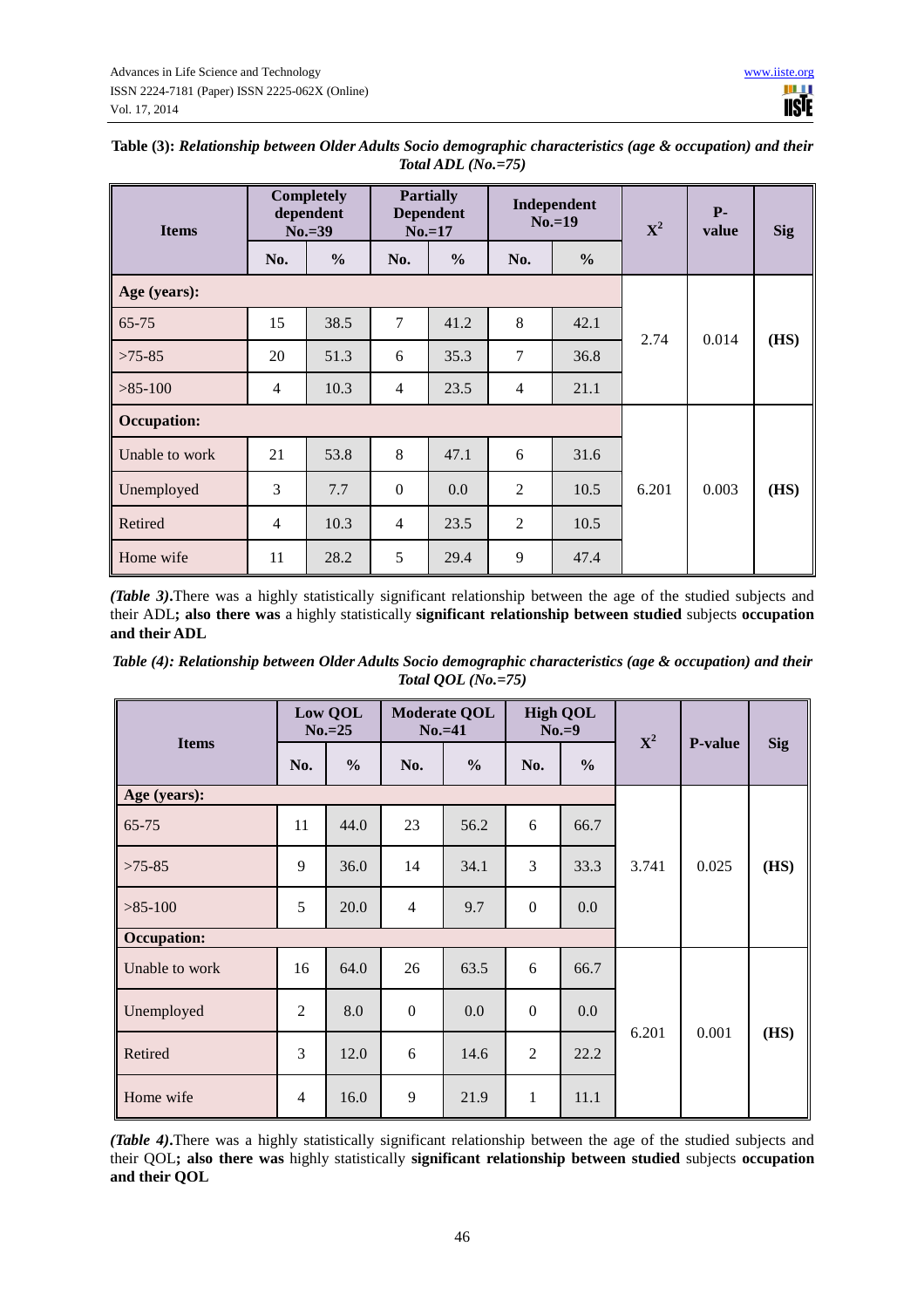| <b>Items</b>    | <b>Completely</b><br>dependent<br>$No.=39$ |               | <b>Partially</b><br><b>Dependent</b><br>$No.=17$ |               | Independent<br>$No.=19$ |               | ${\bf X}^2$ | $P-$  | <b>Sig</b> |
|-----------------|--------------------------------------------|---------------|--------------------------------------------------|---------------|-------------------------|---------------|-------------|-------|------------|
|                 | No.                                        | $\frac{6}{6}$ | No.                                              | $\frac{6}{6}$ | No.                     | $\frac{0}{0}$ |             | value |            |
| QOL:            |                                            |               |                                                  |               |                         |               |             |       |            |
| High QOL $=25$  | 13                                         | 20.5          | 6                                                | 14.2          | 6                       | 13.6          | 4.38        | 0.001 | (HS)       |
| Moderate QOL=41 | 21                                         | 51.2          | 9                                                | 21.9          | 11                      | 26.8          |             |       |            |
| Low QOL $=9$    | 5                                          | 55.5          | $\overline{2}$                                   | 10.0          | $\overline{2}$          | 13.3          |             |       |            |

*Table (5): Relationship between Older Adults mobility and their QOL (No.=75).* 

*(Table 5)***.**There was a highly statistically significant relationship between the mobility and QOL **of the studied**  subjects

#### **7. Discussion**

 Old age or elderly is defined as persons 65 years of age and older. There are some changes on Older Adult that effect their mobility on QOL. The mobility has direct effect on QOL for older adult. Changes that occur with Older Adult fall into four categories: physical, psychological, emotional, and social. There are some important factors that effect on Older Adult's QOL such as falling and poor eyesight, disruption of balance sense, muscle weakness or limited core stability, inadequate nutrition, and poor nervous system control leads to downward of immobility and then disturbance in there QOL.

As regards the socio demographic study characteristics of older adults' the result of this study revealed that approximately half of older adults *(Kim, et al. 2013).* Ageing and adult health status in eight lower-income countries, and found that 15% of older adult aged 50 and over. Regarding to gender of older adults the result of this study clarified more than two third of subjects study were female, and a little of study subjects were male because the culture barriers in Makkah AL-Mukarramah.

Concerning with the older adults' marital status, the finding of the present study showed that nearly half of study subjects were widowed which disagreement with (Marj , et al, 2010). Those findings is never married and divorced had significantly higher odds ratios of poor self-rated health than their respective reference group. Low trust was significantly higher among the divorced and unmarried compared to the married/cohabitating, also those findings disagreement with( Lindström,and Martin 2009). Those findings is marital separation or divorce in a sample of more than 1,300 adults assessed on several occasions between 1960 and 2000.

As regard older adults' physical domain in assessing QOL the finding of the study subjects showed the result is more than three quarters of studied subjects were not satisfied with their sleeping. This finding was agreement with (Sbarra, et al. 2009) who assess several changes that occur with ageing, changes in sleep quality and quantity can be the most difficult for many older adults and to be satisfied with ageing, older adults experience normal changes in sleep architecture and sleep-wake cycles.

As regard older adults' psychological domain in assessing QOL the finding of the study subjects showed that more than half of subjects think that they feel their meaning of life to be moderate. This findings are agreement with( Hawkins and Kevin, 2011) who found that the older adult generally reported a greater presence of meaning in their lives than those in early or meddle adulthood also.

The finding of this study showed that less than quadrant of the sample think they cannot concentrate very much, this findings are agreement with( Hawkins and Kevin, 2011) who assess the cognitive performance different between college first year student and older adult, the result was calculating for each age group separately. They did not find any significant overall effect of condition on cognitive performance for the first year college student P<.95 however, they did find significant effect of conduction on cognitive performance for older adults P<.03.

As regarding to older adults' social relationship domain in assessing QOL, the finding of the present study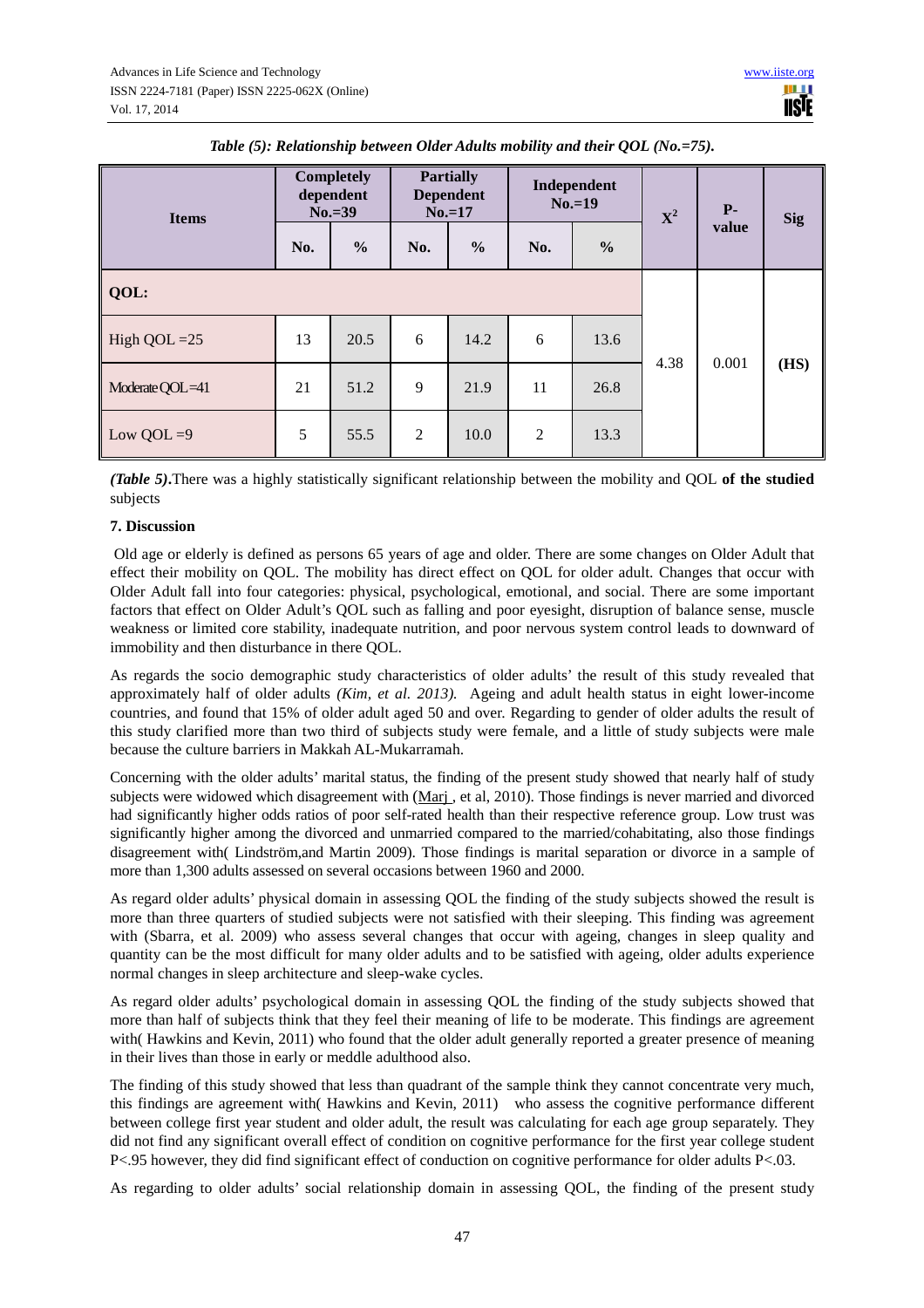showed that less than quadrant of the subjects satisfied with sexual life very much. This finding are observed because all of the older adults in this geriatric home living without husbands\wife also less than half of studied subjects dissatisfied with their personal relationship.

This findings are agreement with( Steger,et al. 2009) who assess the prevalence of social engagement of the disabled elderly was 23 people (26.7% of the participants) also the finding of the study subjects showed the result is less than half of the sample satisfied with support they get from their friends is a little. This finding are agreement (Steger,et al. 2009) who assess Social Support and Self-Reported Health Status of older adults they needed more support also reported having poorer health compared with better health 2 times more often than did older persons who were satisfied with the support available to them.

As regard older adults' environment domain in assessing QOL the finding of the study showed that less than quadrant of the sample think that there environment not physically healthy. This findings are agreement of (Gackowski,et al. (2011) who did a multinomial logistic regression analysis demonstrated a significantly lower rate of medical procedures among the residents in special nursing homes compared with those in care medical facilities, geriatric intermediate care facilities and group homes because it is more prepared and healthier physically .

Concerning to mobility of older adult at geriatric home the needs for help of one person in sitting to standing was more than one quarter. The finding of (Ann Marie,et al. 2009) who reported that the older adult needs help of one person was 10%, which disagreement with the finding of current study. As regard to mobility, the result was two fifths of older adult needs physical help to walk or constant supervision, and agreed with(Nakanishi, et al. 2013) who showed that 32.2% of participants presented with impaired gait and need for help of assistance.

As regard to mobility, the result of the current study reported that three fifth of older adult completely dependent on assistance to mobile. This result was contradicted with (Okochi, et. al.,2013) who studied that low mobility was observed in 16% of older adults and dependent on assistance. Concerning to mobility of older adults, the finding reported that less than one fifths of older adults were partially dependent on assistance to mobile. This was contradicting with (Mahlknecht, et. al., 2013) who reported that moderate levels of mobility were found in 32% of older adults.

Also, the finding of the current study presented that one fifth of older adult independent and can mobile without assistance. But (Hudakova, et al. 2011) who were contradict that high level of mobility up to 52% in older adult.

As regard older adults' ADLs the finding of the study sample showed the result is nearly half of the study subjects were completely dependent. This finding was agreement with the study of basic ADL disability and functional limitation rates among older Americans **(31)** (Wufan F., 2013) who reported that the rates of basic ADL disabilities among community-dwelling adults aged 65 and older increased 9% between 2000 and 2005. When institutionalized elders were included, basic ADL disability rates were stable among men but increased among women. Also this findings are agreement with( Fuller, et. al., 2009) who assess progressive resistance strength training for improving physical function in older adults are review assessed physical function in older adults at the level of impairment, functional limitation and disability.

Also this finding are agreement( Liu, et al. 2009) who assess the mediating effect of chronic pain on the relationship between obesity and physical function and disability in older adults and reported that older obese adults had greater ADL disability.

Regarding the relationship between the assessment of QOL and elderly mobility (EM), this study revealed that there were statistically significant relationships between the decreases of QOL and decreases the independency between QOL and older adult mobility. **(28)**( Okochi, et al. 2013).

# **8. Conclusion**

There is a strong positively relationship between QOL, ADL, and EM. Most of the older adults at geriatric home are completely dependent in basic of activities of daily living and mobility. Also there was highly statistically significant difference between QOL and EM, older adults who completely dependent have low QOL.

#### **9. Recommendations**

### **Based on the current study findings, the following recommendations can be suggested:**

9.1. Training exercise must be provided upon initial range of motion of older adults.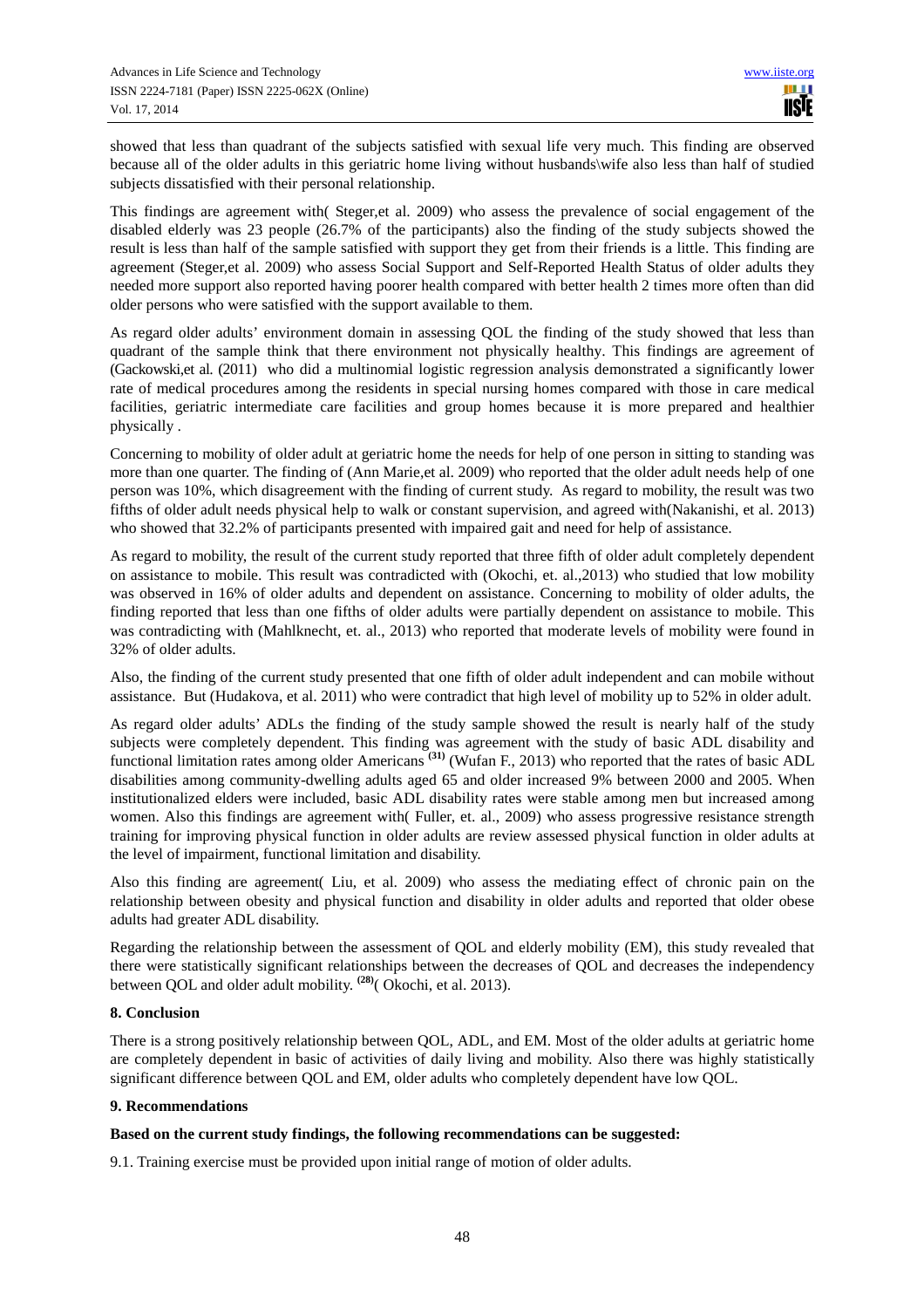9.2. Encourage exercise of (home and Geriatric home) care for older adults.

9.3. For the future study plan to apply training exercise program for older adults at geriatric home through caregivers.

#### **10. References**

1. Abdel Alkadr.A.(2012 ):The effect of urinary incontinence on quality of life of elderly people in Banha city, Master Thesis, Faculty of Nursing, Banha University,Egypet .

2. Ann Marie White, G. StephanePhilogene, Lawrence Fine, and SarbajitSinha. (2009): Social Support and Self-Reported Health Status of Older Adults in the United States. American Journal of Public Health.

3. Anstey KJ, Windsor TD, Luszcz MA, Andrews GR. (2006): Predicting driving cessation over 5 years in older adults: psychological well-being and cognitive competence are stronger predictors than physical health. *Journal of the American Geriatrics Society 54*(1):121-6.

4. Anstey, K. (2009): Prevalence and risk factors for depression in a longitudinal, population – based study including individuals in the community and residential care. American Journal of Geriatric psychiatry, 15 (6), 497- 505.

5. Eliopoulos, C. (2005): Gerontological Nursing, 1st ed, Philadelphia, Lippincott &wilkins, pp. 385-402.

6. Fielding, and Roger A., (2011): "Sarcopenia: an undiagnosed condition in older adults. Current consensus definition: prevalence, etiology, and consequences. International working group on sarcopenia." Journal of the American Medical Directors Association 12 (4) 249-256.

7. Fowler and Angela, (2013): "The Mediating Effect of Chronic Pain on the Relationship between Obesity and Physical Function and Disability in Older Adults." Journal of the American Geriatrics Society.

8. Freund, Alexandra M., and Jacqui Smith., (2009): "Content and function of the self-definition in old and very old age." The Journals of Gerontology Series B: Psychological Sciences and Social Sciences 54. P55-P67.

9. Fuller-Thomson, Esme, et. al., (2009): "Basic ADL disability and functional limitation rates among older Americans from 2000–2005: The end of the decline?" The Journals of Gerontology Series A: Biological Sciences and Medical Sciences 64.1 1333-1336.

10. Gackowski, Ian, Christine Merola, and Julie E. Yonker. (2011): "Can Stereotypes About Your Age-Related Abilities Impact Your Cognitive Performance? The Influence of Stereotype Threat on First Year College Students and the Elderly."Undergraduate Research Journal for the Human Sciences 10.1.

11. Gibson, Peter G., Vanessa M. McDonald, and Guy B. Marks. (2010): "Asthma in older adults." The lancet 376.9743 803-813.

12. Hawkins and Kevin, (2011): "The prevalence of urinary incontinence and its burden on the quality of life among older adults with medicare supplement insurance." Quality of Life Research 20. 723.

13. Hawkins and Kevin, (2011): Sleep disorders in the elderly Indian J Med Res 131, pp 302-310.

14. Hudakova, Anna, and Anna Hornakova. (2011): "Mobility and quality of life in elderly and geriatric patients." International Journal of Nursing and Midwifery 3.7.

15. Katz, s., Ford, A.B., moskowitz, A.W., Jackon, and jaffee, (2009): "Studies of Illness in the Aged. The Index of ADL: A Standardized Measure of Biological and Psychosocial Function". Journal of the American Medical Association, Vol. 185, No. 1, pp. 914-919.

16. *Kim WH, Hahn SJ, Im HJ, Yang KS. Ann Rehabil Med. (2013):* Reliability and Validity of the Korean World Health Organization Quality of Life (WHOQOL)-BREF in People with Physical Impairments*. 37(4):488- 97.*

17. Kuys, S. S., Brauer, S. G., (2012): Validation and reliability of the Modified Elderly Mobility Scale. Australasian Journal on Ageing, 25(3), 140-144.

18. Lindström, Martin (2009): "Marital status, social capital, material conditions and self-rated health: a population-based study." Health Policy 93.2: 172-179.

19. Liu, Chiung-Ju, and Nancy K. Latham. (2009): "Progressive resistance strength training for improving physical function in older adults." Cochrane Database Syst Rev 3.3.

20. Mahlknecht, Philipp, et. al., (2013): "Prevalence and Burden of Gait Disorders in Elderly Men and Women Aged 60–97 Years: A Population-Based Study." PloS one e69627.

21. Marj Moodie, Jeff Richardson, Bree Rankin, Bree Rankin, Angelo Iezzi, and Kompal Sinha, (2010): Predicting Time Trade-Off Health State Valuations of Adolescents in Four Pacific Countries Using the Assessment of Quality-of-Life (AQoL-6D) Instrument vol. 18, No. 8, 1014-1027.